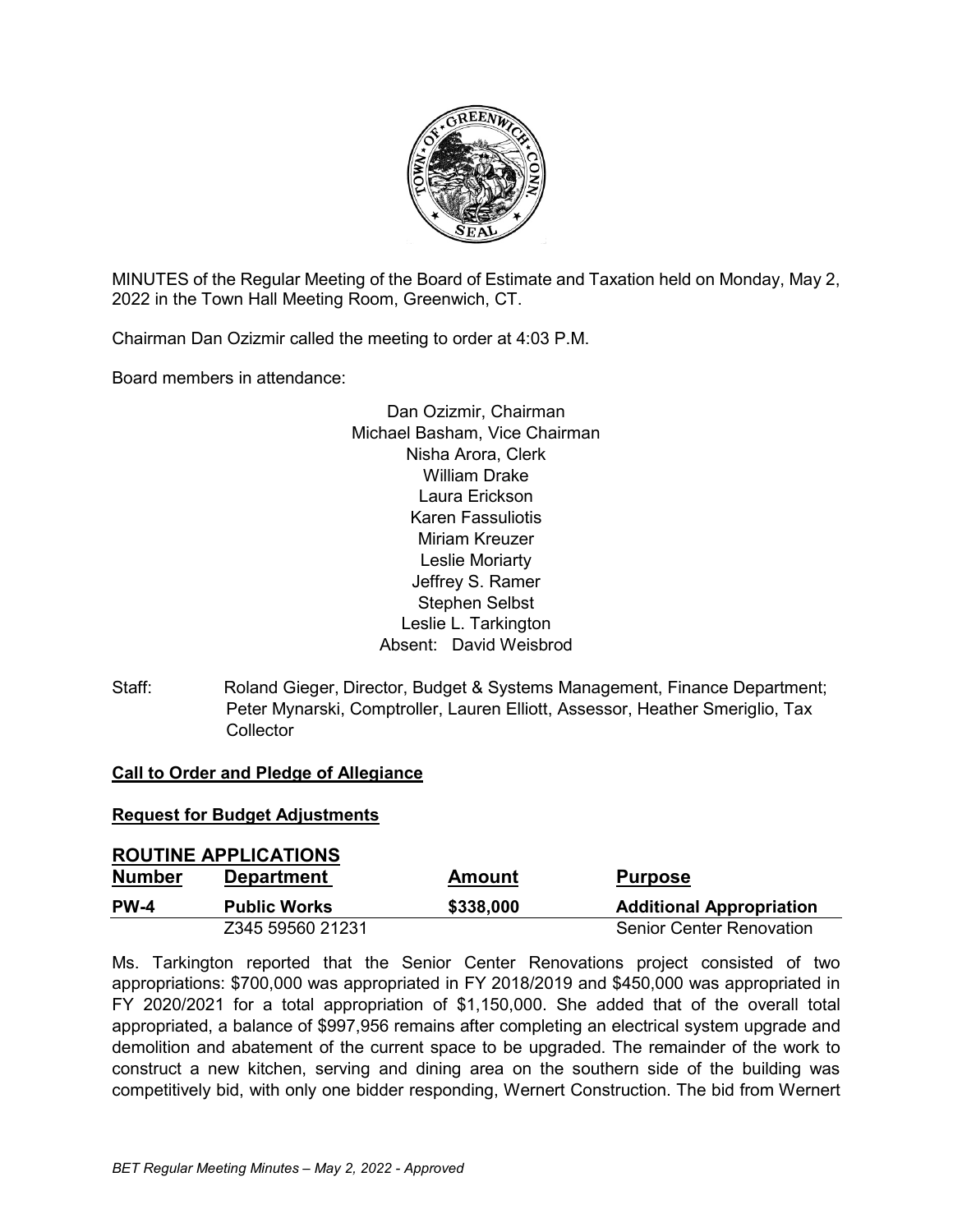Construction was \$1,113,831, creating a shortfall of \$115,875. Ms. Tarkington reported that the Town has been working with The Friends of the Greenwich Senior Center, led by Chair Patricia Burns to solicit funds in the amount of \$338,000 to allocate the funding required and reestablish the 20% contingency.

Mr. Ramer asked who the beneficiary would be if the contingency was not entirely used up. Mr. Mynarski responded that it would be returned to the Town and the Friends of the Senior Center on a prorated basis.

> Upon a motion by Ms. Tarkington, seconded by Mr. Ozizmir, to approve the additional appropriation of \$338,000 from the receipt of funds from The Friends of the Greenwich Senior Center for the renovations at the Senior Center the Board voted 11-0-0. Motion carried.

# **ASSESSOR'S REPORT**

Ms. Elliott presented the Assessor's Report. She reported that the Grand List for October 1, 2021 has been completed. She added that a total of 658 Board of Assessment Appeals (BAA) were received, and 62 larger commercial properties were not heard. The BAA changed 430 assessments, and 166 appeals were not changed. Ms. Elliott stated the notifications of the results of all the BAA hearings were mailed to each property owner on April 4, 2022 and property owners have two months to appeal to the Superior Court.

Ms. Elliott reported that her office is currently processing the Elderly and Local Tax Relief programs with a deadline of May 16, 2022. She informed the Board that 182 applications have been received and reminder letters are going out to an additional 84 potential applicants. The department is also making phone calls to remind those eligible to apply.

Ms. Elliott responded to additional questions and comments from BET members regarding comparisons to previous revaluations.

Ms. Fassuliotis stated that there still are 23 Superior Court cases pending from the previous revaluation and asked for an update. Ms. Elliott responded that a number of the litigants are not responding, and the Town will probably have to go to trial to settle.

> Upon a motion by Ms. Tarkington seconded by Mr. Ramer, to accept the Assessor's Report, the BET voted 11-0-0 (Weisbrod absent). Motion carried.

## **COMPTROLLER'S REPORT**

Comptroller Mynarski presented the monthly Comptroller's report and offered a few comments prior to answering questions. He started by telling the BET that the Audit Committee will be discussing cybersecurity tomorrow morning at the May 3, 2022 Audit Committee meeting. He said that the cybersecurity team had been meeting virtually for the past two years and this will be the first in person meeting before the start of the Covid experience. He also told the BET that the Greenwich Public School System has just selected and hired their fractional Chief Information Security Officer who will attend that meeting. Secondly, Mr. Mynarski said that the Town will be receiving an additional \$141,954 from Superstorm Sandy that recently came to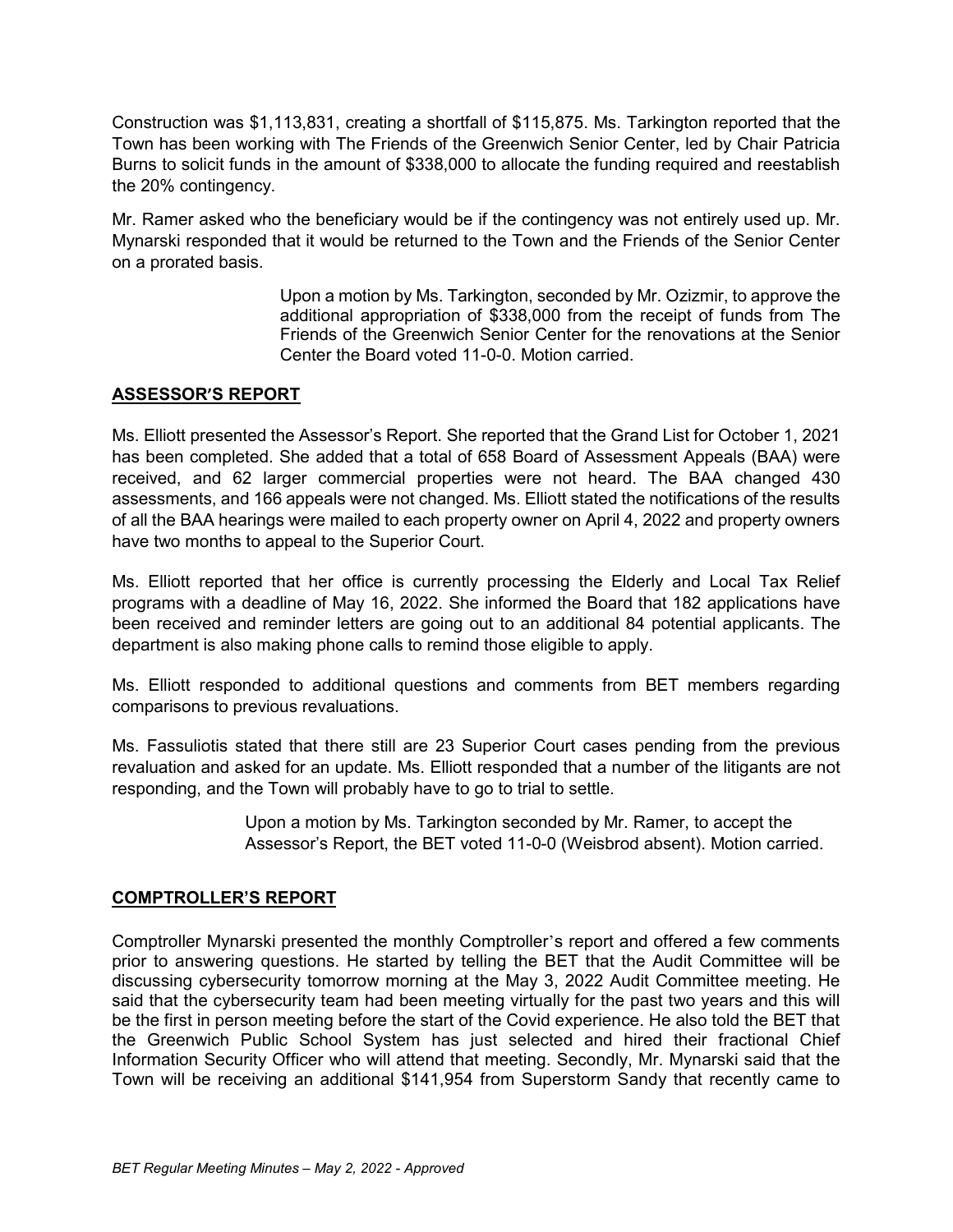light. Another comment was that the Town will also be receiving another \$382,000 from the August 2020 storm Isaias.

> Upon a motion by Mr. Ramer, seconded by Ms. Tarkington, the Board voted 11-0-0 to accept the Comptroller's Report. Motion carried.

### **TREASURER'S REPORT**

Comptroller Mynarski presented the Treasurer's Report and commented that some of the reported numbers as of March 31, 2022 were stale. One example he gave was the dramatic downturn in the stock market that had a direct impact on the OPEB Fund, which had lost over \$3 million in April 2022 that was not reflected in the March 31, 2022 Treasurer's report. He added that \$15 million of ARP monies were being invested in longer term treasury bills as of April 1, 2022 and that funding for approved ARPA allocations would come from the second tranche expected in May/June. Mr. Mynarski commented that the large cash balance in the Sewer Maintenance Fund was due to a large fund balance. He reminded the BET that \$5 million of that balance would be transferred and used for the upcoming budget starting July 1, 2022.

> Upon a motion by Ms. Tarkington, seconded by Mr. Ramer, the Board voted 11-0-0 to accept the Treasurer's Report. Motion carried.

#### **BET Standing Committee Reports**

No reports were scheduled

#### **BET Liaison Reports**

No reports were scheduled.

#### **BET Special Project Team Reports**

Ms. Moriarty gave an update on the Greenwich High School Entry Building Committee Project. She noted that the Committee had 26 meetings to date and one more planned for Wednesday. Mrs. Moriarty stated that the GHS Entry Project had received approval on January 27, 2022 from the Planning and Zoning Board for Municipal Improvement and Site Plans. The next step would be to work with the Architectural Review Board regarding landscaping issues. The Board of Education approved final plan specifications on the project on April 6, 2022 with a cost estimate of \$2,430,345. She added that the cost estimates leave about \$320,000 for contingencies.

The Bonding Commission approved this project for 20% state reimbursement of eligible costs received in writing on April 21, 2022. The project is planned to go out to bid and the construction would take about eight months.

#### **OLD BUSINESS**

No topic was scheduled for discussion.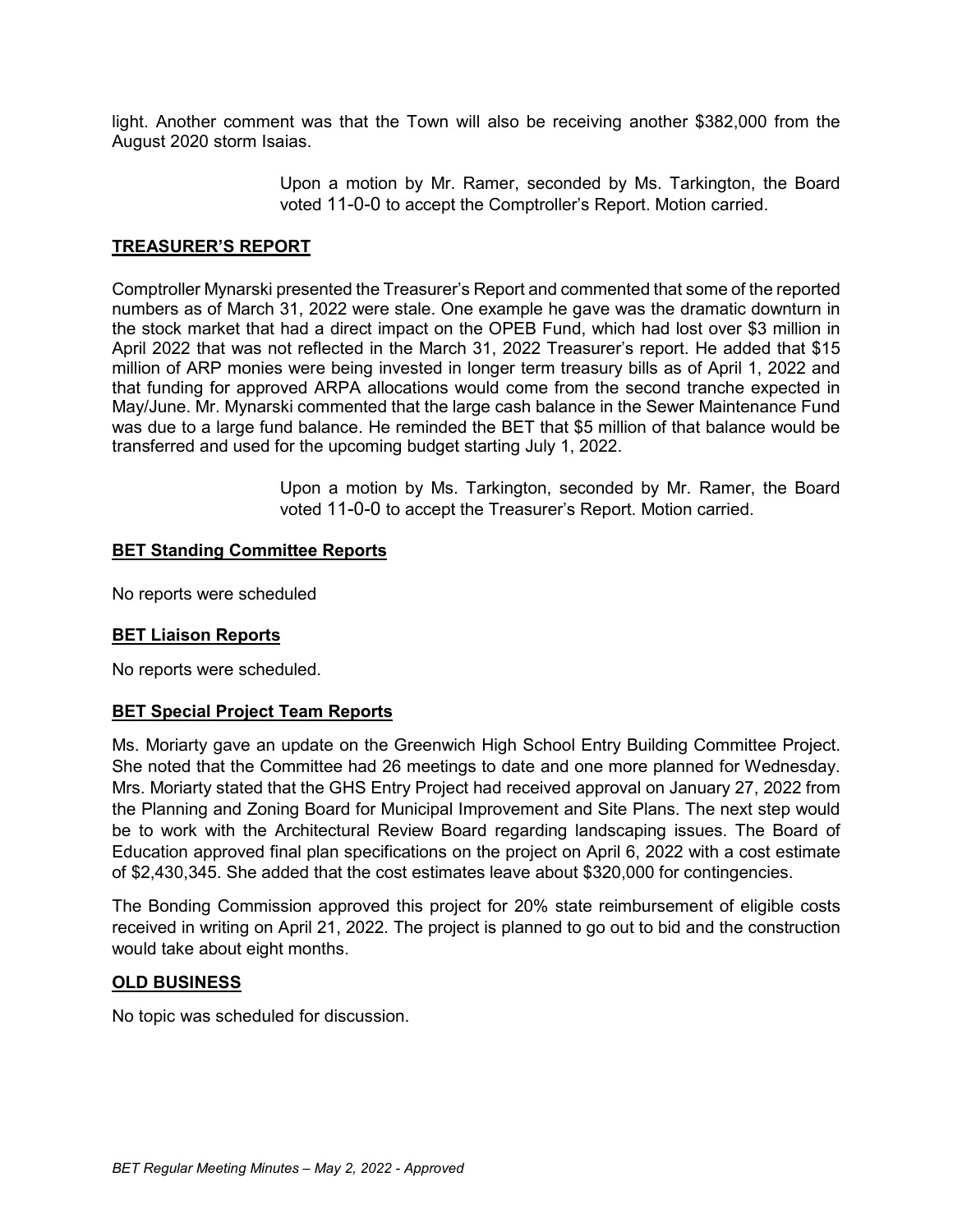### **NEW BUSINESS**

### **Tax Collector 2006 Real Estate Delinquency Report**

Ms. Smeriglio, Town of Greenwich Tax Collector came to the BET for purposes of writing off old real estate receivables from the Grand List of 2006. The State Statutes mandated that property tax receivables older than 15 years are deemed uncollectible. Ms. Smeriglio presented the BET with a list of 10 properties from the Grand List of 2006 that she considered uncollectible. Mr. Ramer presented a series of alternative uses for the different properties.

> Upon a motion by Mr. Ramer, seconded by Ms. Tarkington, the Board voted 11- 0-0 to move to suspense \$36,796.94 of various real estate properties bases on the recommendation of the Tax Collector. Motion carried.

# **Vote to Reappoint RSM US LLP as Town Greenwich External Auditors**

Mr. Mynarski informed the BET that a Request for Proposals (RFP) was initiated in December 2021 to hire outside auditors to conduct the annual audit of the Town. He said the contract was lapsing as of June 30, 2021. As a result of the RFP, there were two proposals received. The BET Auditing Committee scored the two proposals and selected the low bidder who happened to be the current incumbent performing annual auditing services. Mr. Mynarski said the contract was for a five-year period consisting of a two-year period following by three one-year option years.

> On a motion by Mr. Basham, seconded by Mr. Ramer, the Board voted 11-0-0 to reappoint RSM US LLP for another five-year period. Motion carried.

#### **BET Professional Fees – FY22/FY23 – Potential Uses – First Read**

Mr. Ozizmir told the BET members that there was approximately \$130,000 to \$140,000 left in the current year budget for BET sanctioned studies. He stressed that this topic was for a first read tonight. As a result, there were a few initial suggestions; 1) Ms. Tarkington requested a follow up to the Blumshapiro Greenwich Public School Capital Project Operational Assessment, 2) Mr. Ozizmir stated we would like to do a study of the relationship between paid and volunteer fire personnel 3) Ms. Arora would like to see work done in the area of cost estimating of the larger school capital projects and 4) Ms. Erickson suggested looking at options for staffing the Finance Department which is stretched thin given its responsibilities.

Mr. Mynarski gave the Board a number of examples of past BET funded projects.

#### **Approval of BET Meeting Minutes**

Upon a motion by Ms. Tarkington, seconded by Mr. Ozizmir, the Board voted 11-0-0 to the Minutes of the BET Special Meeting held on March 1, 2022 as amended for one scriveners' error on Page 1. Motion carried.

Upon a motion by Ms. Tarkington, seconded by Mr. Selbst, the Board voted 11-0-0 to the Minutes of the Regular BET Meeting held on March 24, 2022. Motion carried.